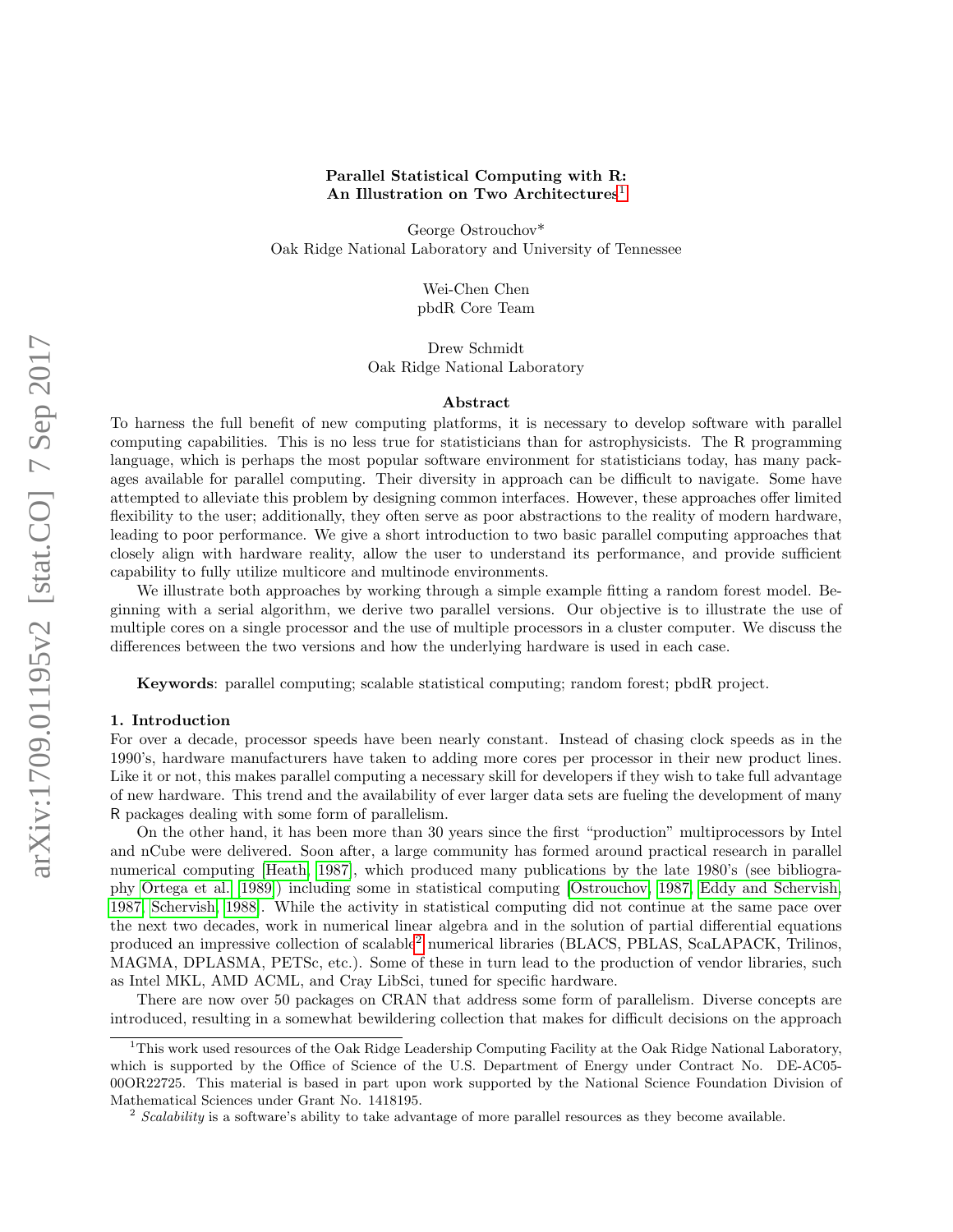

<span id="page-1-0"></span>Figure 1: Letter Recognition data (image: [\[Frey and Slate, 1991\]](#page-5-5), description: **mibench** package).

to take. While some expose the underlying hardware to the user, others go to great lengths to mask the reality in favor of a common interface. When the user is not aware of what goes on "behind the scenes", an application can slow down rather than speed up, even as more resources are used.

In this short tutorial, we do not attempt to classify all the approaches and refer the readers to other more comprehensive reviews [\[Schmidberger et al., 2009,](#page-5-6) [Wang et al., 2015,](#page-5-7) [Matloff, 2015\]](#page-5-8). The reviews are useful but they still present too many options that a new user will find difficult to navigate. Here, we choose two basic concepts that have a long history in parallel computing and a modern interface in R. We demonstrate their use by describing how to parallelize a random forest code implementation.

The two basic concepts are  $(1)$  the use of a single processor with multiple cores via the **parallel** package, and (2) the use of multiple processors through a batch submission to a cluster computer using MPI via the pbdMPI package. It is possible to combine these two approaches where a multi-node run will use multiple cores within each node, if care is taken not to oversubscribe the cores. Mastering these two concepts provides a basis from which the R user can graduate to more complex parallel concepts such as the use of scalable libraries and advanced profiling capablities of the pbdR project [\[Ostrouchov et al., 2012\]](#page-5-9), which can take the user all the way to world's largest parallel systems [\[Schmidt et al., 2017\]](#page-5-10) all within the comfort of R.

#### 2. A Serial Random Forest Example

Random forest is a popular classification technique that is still among the best today [\[Breiman, 2001\]](#page-5-11). It is a type of ensemble learning that can be used for classification and regression. Given a response variable and predictors, simple models are trained on random subsets of the predictors providing some control of overfitting. Predictions are made by averaging the simple models.

We use the famous Letter Recognition data set [\[Frey and Slate, 1991\]](#page-5-5), which is available in the R package mlbench [\[Leisch and Dimitriadou, 2010\]](#page-5-12). It contains 16 measurements on 20,000 corrupted capital letters of the alphabet indicated in column 1 of the resulting  $20,000 \times 17$  matrix (see Fig. [1\)](#page-1-0).

The CRAN package **randomForest** [\[Liaw and Wiener, 2002\]](#page-5-13) contains the necessary functions to easily implement a serial training and prediction algorithm that we show in Fig. [2.](#page-2-0) We train the random forest on 80% of the data and test it on the remaining 20%.

We set the random number generator seed in line 4 after loading the necessary packages and the data. Lines 6-8 select a random 20% of the matrix rows for testing. Then, lines 9 and 10 subset the training and the testing data sets. Line 12 trains the forest and line 13 makes the letter predictions for the test subset. Finally line 14 prints the proportion of correct predictions. Simple.

Both parallel approaches split training by building blocks of trees in parallel and use the function combine() to build one forest from all the blocks. Then, prediction with the combined forest is done on blocks of testing data rows in parallel. That is, we split the models for training and we split the data for testing. This means that all processors must see all the training data but the testing data is split among the processors.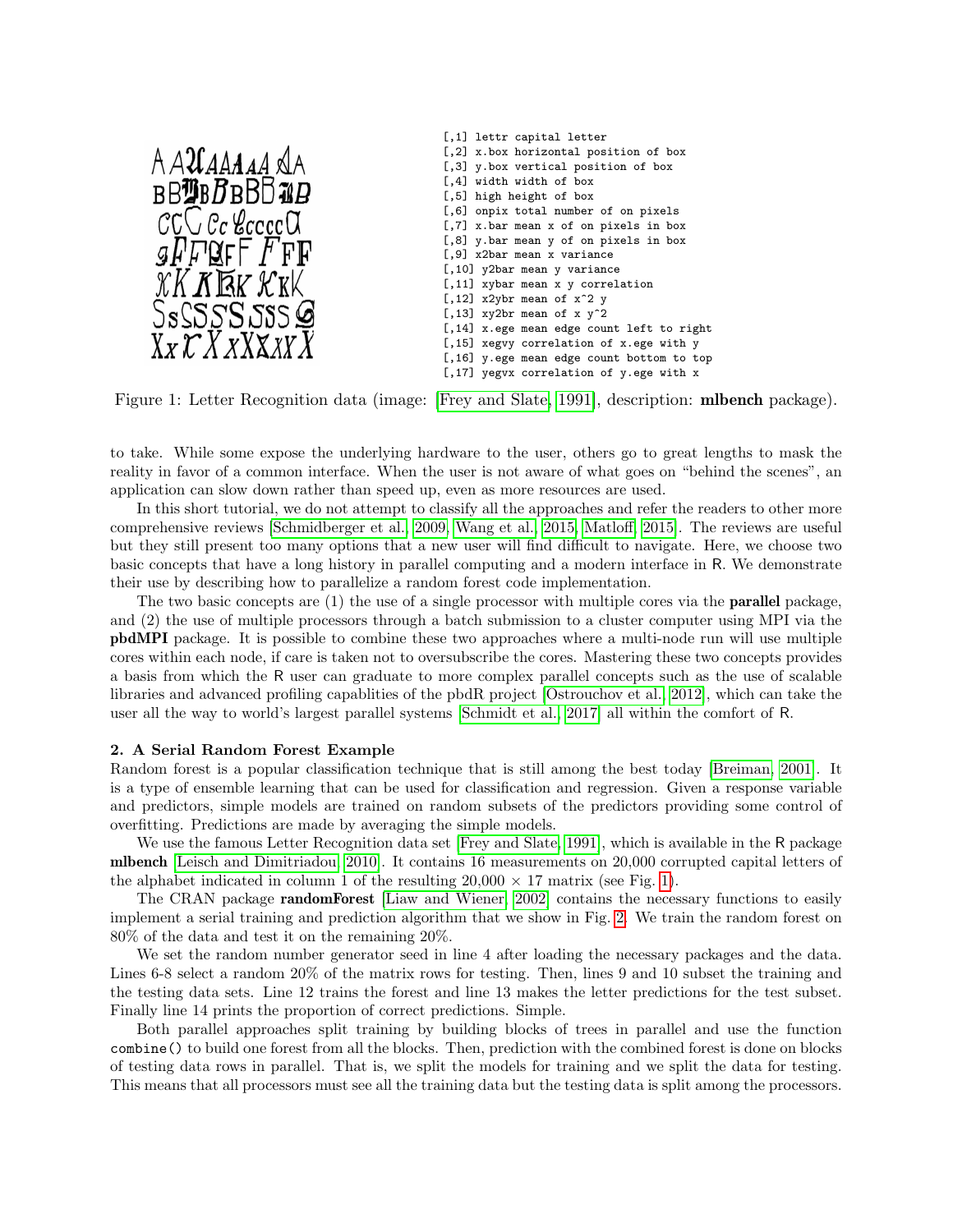```
1 library (randomForest)
2 library (mlbench)
3 data (LetterRecognition)
4 \times 4 set. seed (seed = 123)
5
6 \mid n \leq -nrow (LetterRecognition)
7 \nvert n\_test \leftarrow floor (0.2 * n)8 \mid i_{\text{test}} \leq \text{sample.int}(n, n_{\text{test}})9 train <- LetterRecognition [-i_test,]
10 test \leftarrow LetterRecognition [i_test,]
11
12 \lfloor r \rfloor rf. all \leq randomForest (lettr \sim ., train, ntree = 500, norm. votes = FALSE)
13 pred \leftarrow predict (rf.all, test)
14 cat ("Proportion Correct:", sum (pred == test $ lettr) / n_test, "\n")
```
<span id="page-2-0"></span>Figure 2: Serial random forest algorithm using functions from randomForest.

```
1 library (randomForest)
2 library (mlbench)
3 data (LetterRecognition)
4 library (parallel)
5 RNGkind ("L'Ecuyer-CMRG") # mc
6 \text{ set. seed (seed = } 123)7
8 \mid n \leq -nrow (LetterRecognition)
9 \mid n_{\text{test}} \leftarrow \text{floor}(0.2 * n)10 \mid i\_test <- sample.int(n, n_test)
11 train <- LetterRecognition [-i_test, ]
12 test <- LetterRecognition [i_test, ]
13
14 nc \leftarrow detectCores () # mc
15 ntree \leftarrow lapply (splitIndices (500, nc), length) # mc
16 rf \leq function (x) randomForest (lettr<sup>o</sup>., train, ntree=x, norm.votes=FALSE)# mc
17 \mid \text{rf.out} \leq mclapply (ntree, \text{rf}, mc.cores = nc) # mc
18 \mathbf{r} rf. all \leq do. call (combine, \mathbf{r} f. out) # mc
19
20 crows \leq splitIndices (nrow (test), nc) # mc
21 \mathbf{rfp} <- function (x) as. vector (predict (rf.all, test [x, ])) # mc
22 cpred \leq mclapply (crows, rfp, mc. cores = nc) # mc
23 pred \leq do. call (c, cpred) # mc
24 | \text{cat}("Proportion \text{ Correct:"}, sum (pred == test$lettr)/n_test, "\n")
```
<span id="page-2-1"></span>Figure 3: Parallel random forest algorithm using functions from randomForest and parallel.

### 3. Using Multiple Cores with parallel Package

We find  $mclapp1y()$  to be the most useful among the methods in the **parallel** package on unix and mac platforms. It is not available for Windows. To use it (see Fig [3\)](#page-2-1), we make a function out of the code that needs to run in parallel (rf and rfp) and construct a vector of parameters that informs the parallel instances (ntree and crows). The unix system fork is used by mclapply() to spawn parallel child processes. Each process can access the same data as the parent process in a copy-on-write fashion. This means the function input data is not copied unless it is modified. This is particularly convenient in statistical computing as the data is typically not modified. Consequently the data is shared in memory, not duplicated, and its processing is done in parallel. This is how a multicore shared memory processor is intended to be used.

As in the serial code, we load the packages and the data in the first four lines, then we select a parallelcapable random number generator and set its seed in lines 5 and 6. R's default random number generator might work most of the time but there is no guarantee that the parallel streams will not overlap even if different seeds are used.

Lines 8 to 12 select the testing and training data sets as the serial code. We detect the number of cores present on the processor in 14 and split the 500 into that many nearly equal pieces. This vector (ntree) tells each core how many trees to build in line 17. The result of  $mclapply()$  is a list with a forest block from each core used. The function combine then puts them all together into one predictor forest in 18.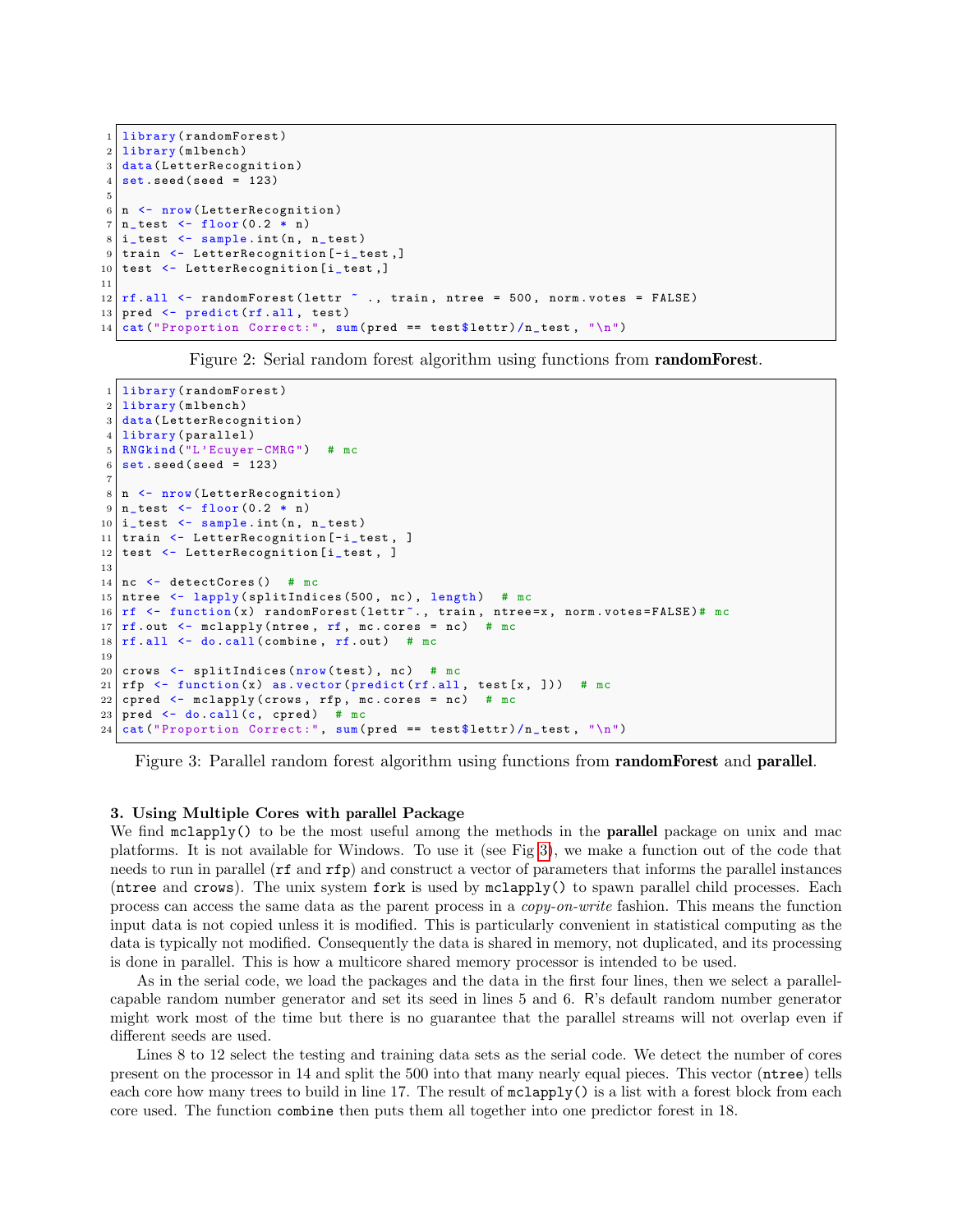```
1 library (randomForest)
2 library (mlbench)
3 data (LetterRecognition)
4 library (pbdMPI)
5 comm . set . seed (seed = 123, diff = FALSE)
6
7 \mid n \leq -nrow (LetterRecognition)
8 \mid n\_test \leq -floor(0.2 * n)9 \mid i\_test \leq - sample. int (n, n\_test)10 train \leq LetterRecognition [-i_test, ]
11 test \leq LetterRecognition [i_test, ] [get.jid (n_test), ]
12
13 comm set seed (seed = 1e6 * runif (1), diff = TRUE)
14 my.rf \leq randomForest (lettr \sim ., train, ntree = 500 %/% comm.size (), norm.votes = FALSE)
15 \left| \text{rf} \right| \left| \text{cf} \right| all \left| \text{co} \right| ( \left| \text{co} \right| allgather \left( \text{my} \right| \left| \text{rf} \right| )
16 pred \leq as. vector (predict (rf. all, test))
17
18 correct \leq reduce (sum (pred == test $ lettr))
19 comm.cat ("Proportion Correct:", correct / (n_{\texttt{test}}), "\n")
20 finalize ()
```
<span id="page-3-0"></span>Figure 4: Parallel random forest algorithm using functions from randomForest and pbdMPI.

For prediction on the test data matrix, we split its row indices in line 20 into as many groups as there are cores. The prediction is done in parallel in line 22. Line 23 concatenates resulting list of prediction groups and the proportion correct is printed in line 24.

Note that in both forest generation and prediction we made a few large chunks instead of many small chunks to reduce function calls and results collection overhead in mclapply().

### 4. Using Multiple Processors with pbdMPI Package

Multiple nodes in a cluster architecture traditionally force the programmer to consider how a problem and its data are partitioned across the machine. MPI [\[Message Passing Interface Forum, 2015\]](#page-5-14) is the standard for communicating data between processors. While managing this seems like a daunting challenge, the HPC community has found a way to deal with it by writing a single program that runs asynchronously on each processor. This is called single program, multiple data (SPMD) programming. Each SPMD instance here is a separate R process. It is a natural extension of serial programming. With some experience, SPMD is easily seen as the best way to write complex parallel programs on distributed architectures. The pbdMPI package [\(Chen et al.](#page-5-15) [\[2012\]](#page-5-15)) is a simplified high-level interface to MPI.

We say *processors* because MPI works between *nodes* or between *cores*, making SPMD programming universal to shared and distributed memory. But *fork* works only in shared memory so why would anyone bother with  $\texttt{mclapply}()$ ? The answer is memory because a forked process uses data as *copy-on-write*, avoiding the possible data duplication incurred when several cores on the same node need the same data. There are also differences in overhead but the application, hardware, and system software ultimately determine which is faster.

The use of MapReduce in Spark and Hadoop distributed systems is popular in cloud computing but comparisons on cluster computers with multicore processors show that SPMD approaches, exemplified by the pbdR project, provide much faster, more extensible, and more scalable solutions [\[Schmidt et al., 2017,](#page-5-10) [Xenopoulos et al., 2016\]](#page-5-16).

To produce the parallel SPMD code in Fig [4](#page-3-0) we generalize the serial code so that it can cooperate with several copies of itself running in parallel. When running n copies of the code, each copy has a different rank number (0 to  $n-1$ ), which is returned by the function comm.rank() and is used to distinguish what data is operated on or read by a particular copy. However, high level communication operations are available in pbdMPI so that the rank wrangling is done completely benind the scenes without the user involvement, as it is in our example here. To run the code in Fig. [4](#page-3-0) on 4 processors, put it in a file named rf-mpi.r and use the following command at the shell prompt

1 mpirun -np 4 Rscript rf - mpi .r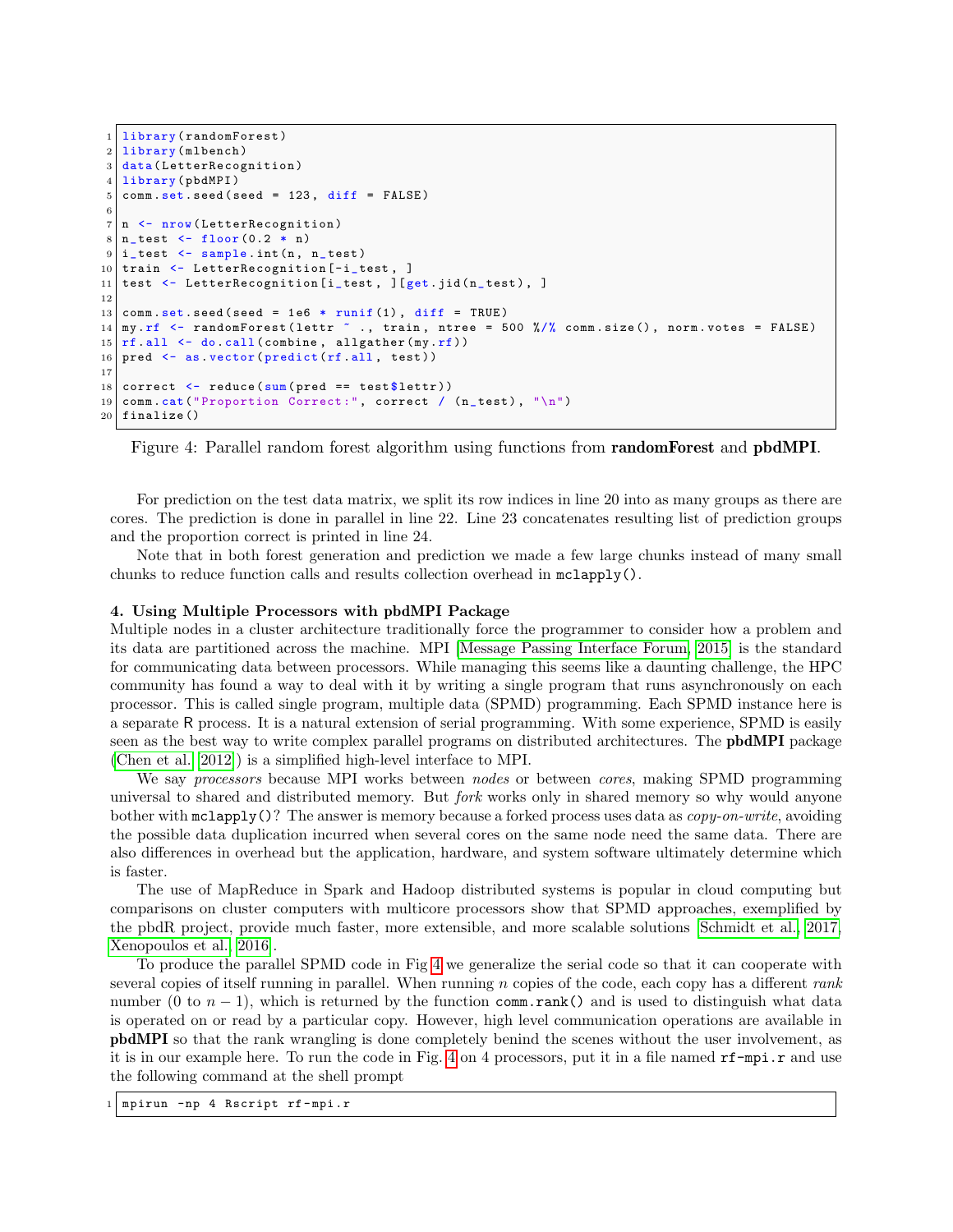

<span id="page-4-0"></span>Figure 5: Random forest benchmark on the Oak Ridge National Laboratory machine Rhea.

On a cluster with a PBS job scheduler, this works after an interactive qsub allocation or in a shell script for a PBS submission. You may need to consult with your cluster administrator as there are different job schedulers. On a desktop of a laptop this works at the shell prompt after installation of pbdMPI.

Every line in Fig. [4](#page-3-0) runs on every processor, sometimes duplicating what others are doing and sometimes working on different data. In line 5, all set the same seed after loading the libraries. Loading **pbdMPI** makes the comm.set.seed() parallel random number generator function available. We first set diff = FALSE because we want everyone to have the same training data, which is separated in lines 7 to 11. Line 11 does an additional subsetting of the test data so that each rank gets a different set of rows. The function get.jid(n) returns the indices for one rank out of  $n$  total indices, using rank information behind the scenes.

Line 13 sets a new seed with diff = TRUE so that line 14 builds a different set of trees on each rank. The function comm.size() returns the total number of ranks to divide the total of 500 trees between the ranks. Line 15 combines the trees generated by each rank to all ranks, first as a list returned by allgather() and then as a forest put together by the combine() function. Line 16 does the prediction using the combined forest on this rank's rows of the test data.

Line 18 computes the local number of correct predictions and the reduce() function adds across the ranks, sending the result to rank 0 (the default). An allreduce() would send the result to all ranks if further parallel processing was needed. Finally, comm.cat() writes the result from rank 0 (the default) and finalize() properly exits from mpirun.

### 5. Benchmarks and Conclusions

We examine the performance of the implementations on the Oak Ridge National Laboratory cluster Rhea. Rhea is a 512-node commodity-type Linux cluster. Each node contains two 8-core 2.0 GHz Intel Xeon processors and 128 GB of memory. Figure [5](#page-4-0) shows the results of the benchmark.

We see that for one core, the serial implementation is a bit faster than both parallel implementations. This is not too surprising, since one can readily see by comparing Figures [2,](#page-2-0) [3,](#page-2-1) and [4](#page-3-0) that the parallel versions have additional computational overhead. However, as we increase the number of cores, the run times begin to drop proportionally, up until about 16 cores. Perhaps the "best" run, in the sense of performance improvement per core added, is achieved at 8 cores for both parallel codes. But certainly the performance improves up to 16 cores. The problem is fairly small for the larger core counts. Essentially, the parallel versions begin to run out of work at about 8 cores, but a little more performance can be squeezed out of 16 cores.

The mclapply() parallel version performs slightly better than the MPI version throughout, likely due to somewhat higher overhead involved in MPI communications between R instances compared to forking an R process. This comparison on Rhea would likely persist with a larger problem that does not run out of work at 16 cores, however the MPI version would be able to use more nodes than mclapply() and continue to scale to eventually produce lower run times. Optimally, one would write a third parallel version that would combine the two approaches, giving optimal scaling within nodes with mclapply together with the ability to